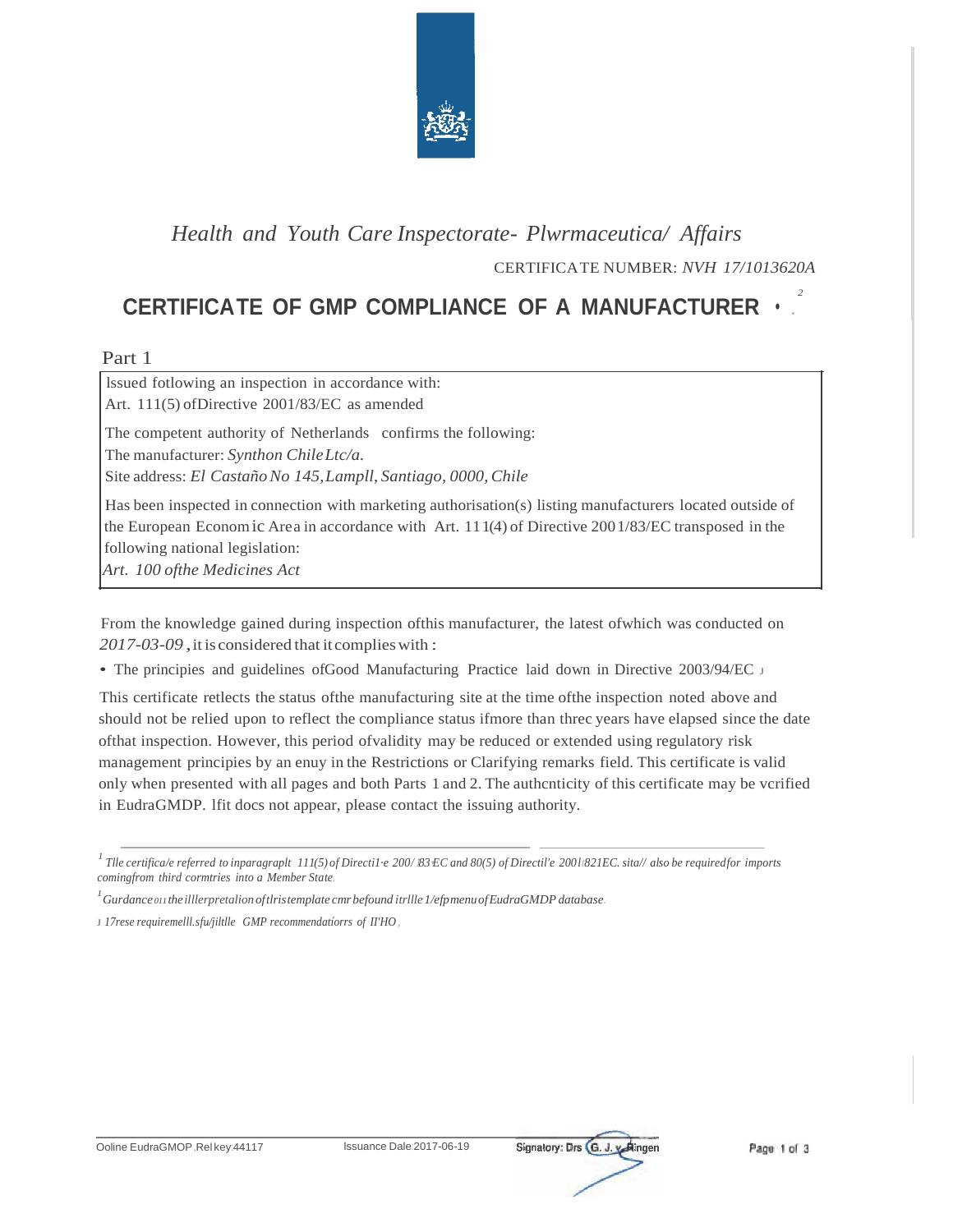## Part2

Human Medicinal Products

|     | <b>1 MANUFACTURING OPERATIONS</b>                                              |  |  |  |  |  |
|-----|--------------------------------------------------------------------------------|--|--|--|--|--|
| 1.1 | Sterile products                                                               |  |  |  |  |  |
|     | 1.1.1 Aseptically prepared (processing operationsfor thefollowing dosageforms) |  |  |  |  |  |
|     | Small volume liquids<br>1.1.1.4                                                |  |  |  |  |  |
|     |                                                                                |  |  |  |  |  |
| 1.2 | Non-sterile products                                                           |  |  |  |  |  |
|     | 1.2.1 Non-sterile products (processing operationsfor thefo/lowing dosageforms) |  |  |  |  |  |
|     | Capsules, hard shell<br>1.2.1.1                                                |  |  |  |  |  |
|     | 1.2.1.13 Tablets                                                               |  |  |  |  |  |
|     |                                                                                |  |  |  |  |  |
| 1.5 | Packaging                                                                      |  |  |  |  |  |
|     | 1.5.1 Primary Packing                                                          |  |  |  |  |  |
|     | Capsules, hard shell<br>1.5.1.1                                                |  |  |  |  |  |
|     | 1.5.1.13 Tablets                                                               |  |  |  |  |  |
|     |                                                                                |  |  |  |  |  |
|     | 1.5.2 SecondaiJ' packing                                                       |  |  |  |  |  |
|     |                                                                                |  |  |  |  |  |
| 1.6 | Quality control testing                                                        |  |  |  |  |  |
|     | 1.61<br>!1/icrobiological: sterility                                           |  |  |  |  |  |
|     | 1.62<br>Microbiological: non-sterility                                         |  |  |  |  |  |
|     | 1.63<br>Chemicai/Physica/                                                      |  |  |  |  |  |

Any restrictions related to the scope ofthis certificate:

| Building                 | Room | Line/equipment | QC testing | Products     |
|--------------------------|------|----------------|------------|--------------|
| <b>Sterile Plant</b>     |      |                |            | confidential |
| <b>OSD Main</b>          |      |                |            | confidential |
| Plant<br><b>OSD High</b> |      |                |            | confidential |
| <b>Containment</b>       |      |                |            |              |
| Plant                    |      |                |            |              |

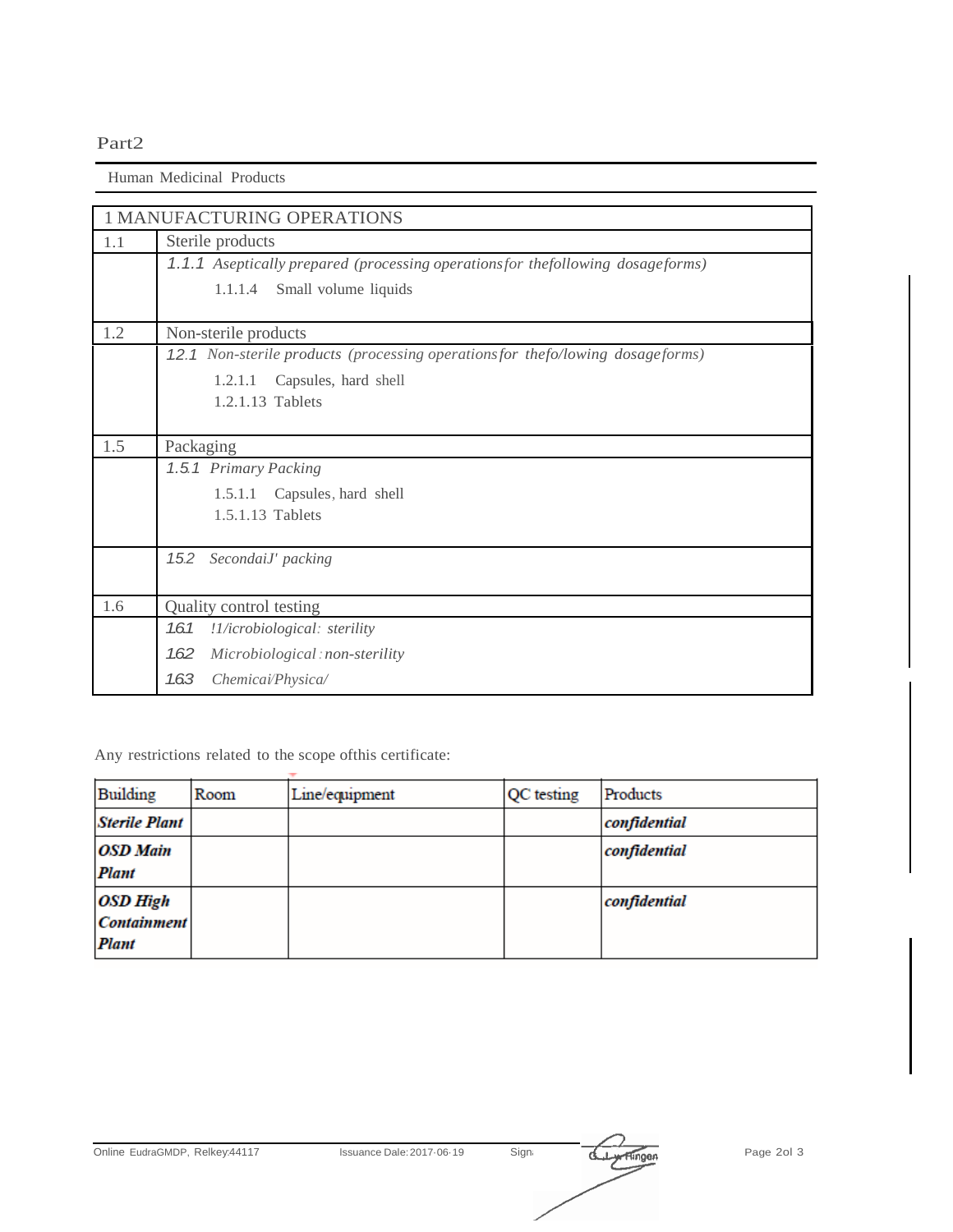2017-06-19

Name and signature of the authorised person of the Competent Autho: therlands

Drs Gerrit Johnmes """ Ring el l Hea/th Care ltupectorate-Pharmaceutica/Affairs Tel:+31881205000 Fa +JI 88 1205001